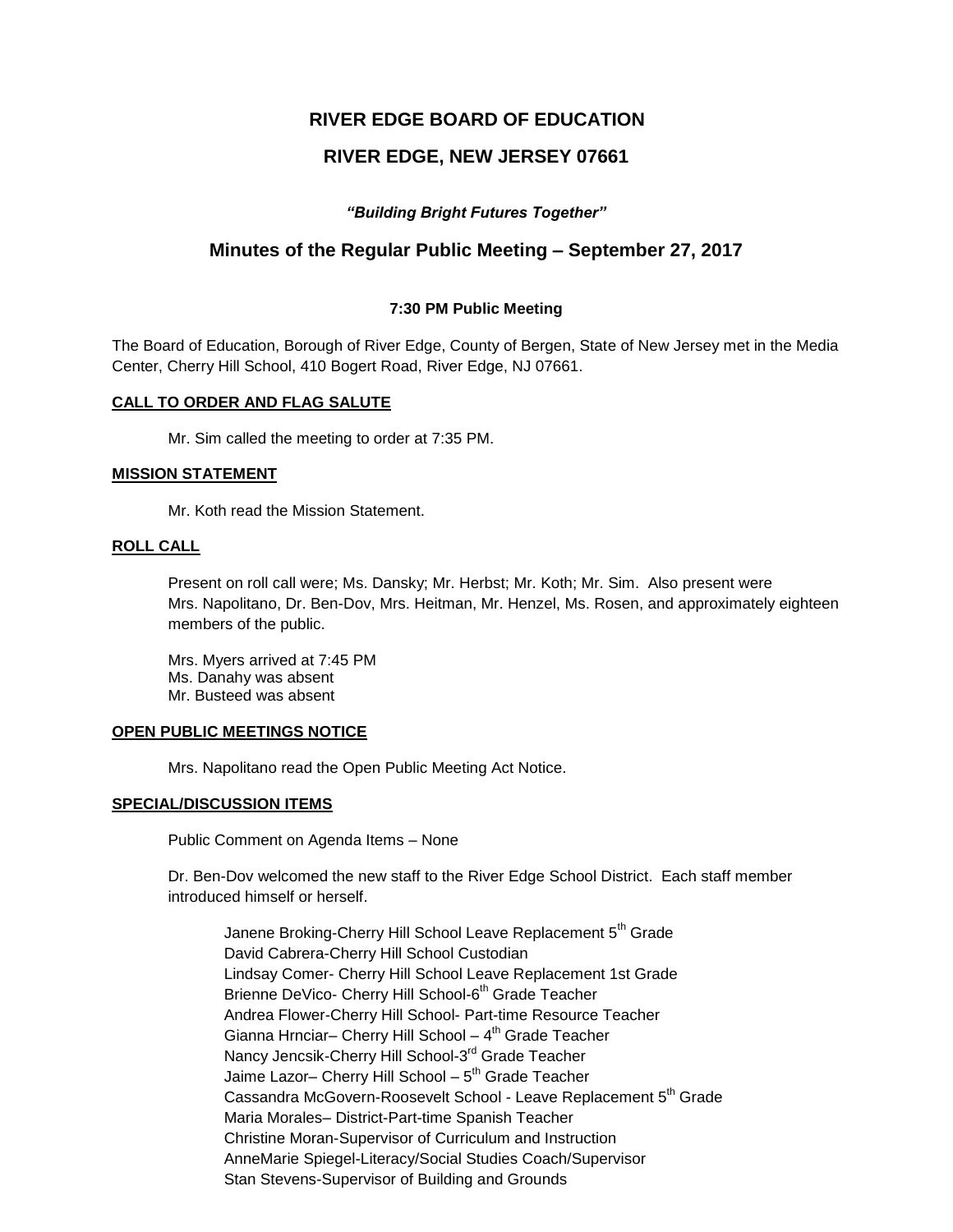Review 2016-2017 Comprehensive Annual Financial Report (CAFR) Gary Higgins, Lerch, Vinci & Higgins, LLP

Gary Higgins of Lerch, Vinci and Higgins presented the districts audit report to the Board Members. There was one recommendation regarding an audit journal entry however no action needs to be taken. He commended the Board office for their great record keeping and thanked the board for allowing his company to process the audit. He answered all questions that were asked by the board members.

### **REPORTS**

### **SUPERINTENDENT**

Dr. Ben-Dov reported on the following:

- On tonight's agenda we have a resolution for a part-time Resource Teacher and a Roosevelt School Nurse. If approved, the Resource Teacher will start on Monday and the Nurse will start on October 16<sup>th</sup>.
- Our ESL population of students has grown so we need to increase our ESL employment by a part-time teacher. Dr. Ben-Dov is hoping to hire a teacher from within our school district to fill this position. Dr. Ben-Dov noted that we were fortunate to have the funds available for this position as the Roosevelt School population of students is smaller than anticipated. We had originally allocated an additional class section in the budget.
- Back to School Night was on the evening of September 19th for both schools and they were both well attended
- There was a Parent Academy Presentation on Tuesday, September 26th. The topic that was discussed was New Grades K-6 Report Cards. Ms. Christine Moran organized the event and there were breakout sessions for each individual grade level presentation (K-6). Approximately 150 people attended and the presentation will be on our website including "Frequently Asked Questions." Ms. Moran will attend a future board meeting to present the information to the board members and the public.
- The District Assessment Calendar will go out to parents this week. This calendar has all of the standardized and commercially developed tests that the students will take this year.
- $\bullet$  October 9<sup>th</sup> will be a Professional Development Day for our teachers. The topics will include: ESL training for all teachers who have ESL students, suicide prevention, maker spaces, and standard basic report cards.
- There will be an ESL evening for parents on October  $10<sup>th</sup>$
- The Mayor and Council is planning an Emergency Council Meeting on October 10<sup>th</sup> and Dr. Ben-Dov will attend
- Post Dismissal Instructional Academy Cycle I has started today
- There will be three presentations at the October  $11<sup>th</sup>$  board meeting: PARCC, NJ Ask and ACCESS which is mandated for the first time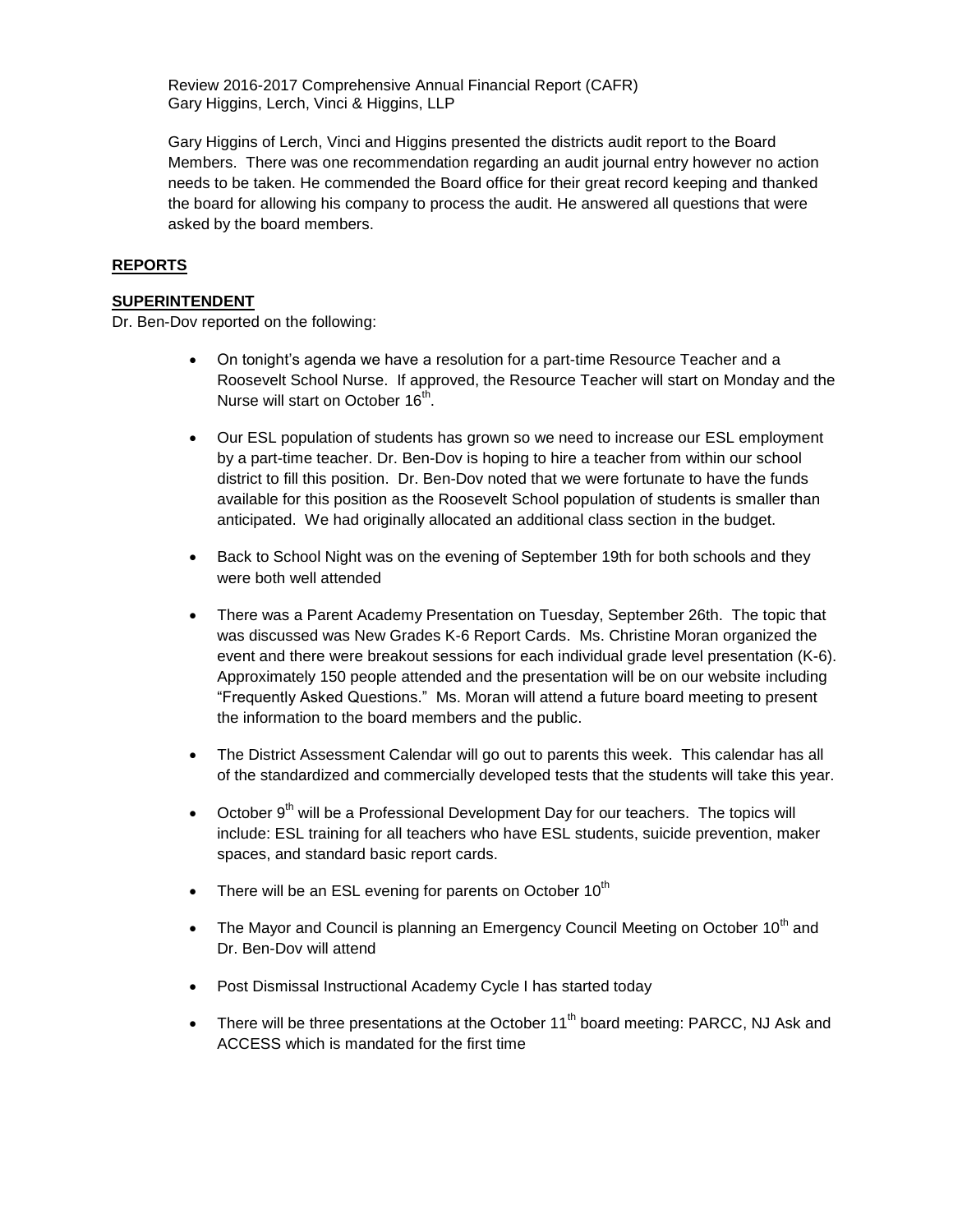#### **PRINCIPAL**

Mrs. Heitman reported on the following:

- The 2017-2018 school year had a great positive start
- The PTO Welcome Back Tea Meeting was held on Friday, September 8th
- Mrs. Heitman thanked the PTO for a wonderful New Family Reception on Thursday, September 14, 2017. Over 220 people attended this event.
- Kindergarten and fourth grade teachers had their first orientation meeting with Liberty Science Program at both schools
- **Back to School Night at both schools was held on Tuesday, September 19<sup>th</sup>. The** teachers did a great job and it was well attended.
- Picture day for Cherry Hill School was on Monday, September 25<sup>th</sup>. We were able to take pictures outside this year because of the beautiful warm weather.
- Post Dismissal Instructional Academy, Cycle I, started today and will end on November 15th
- There was a parent meeting for ACCESS Testing on September 27th
- There was a meeting for Library volunteers on September 27th

#### **BOARD SECRETARY**

Mrs. Napolitano reported on the following:

- The Cherry Hill School field will be aerated and re-seeded
- Cameras and recording equipment was ordered for the district
- Repairs need to be made to the Roosevelt School roof. Mrs. Napolitano said she will have partial temporary repairs made now and recommend we go out to bid for a possible new roof next summer.
- Our new Cherry Hill School rock wall will be installed in November
- There was a planning board meeting on September  $14<sup>th</sup>$  for the Kinderkamack property which will be revisited on September 28<sup>th</sup> at 7:30 PM. No action was taken at this meeting.

#### **PRESIDENT**

Mrs. Myers reported on the following:

- The River Edge Board of Education is being honored at the October  $4<sup>th</sup>$  New Jersey School Boards Association meeting. We are eligible to receive the NJSBA Board Re-Certification Award.
- Matt Lee from New Jersey School Board Association will come to the November  $1<sup>st</sup>$  board meeting to go over Board Evaluations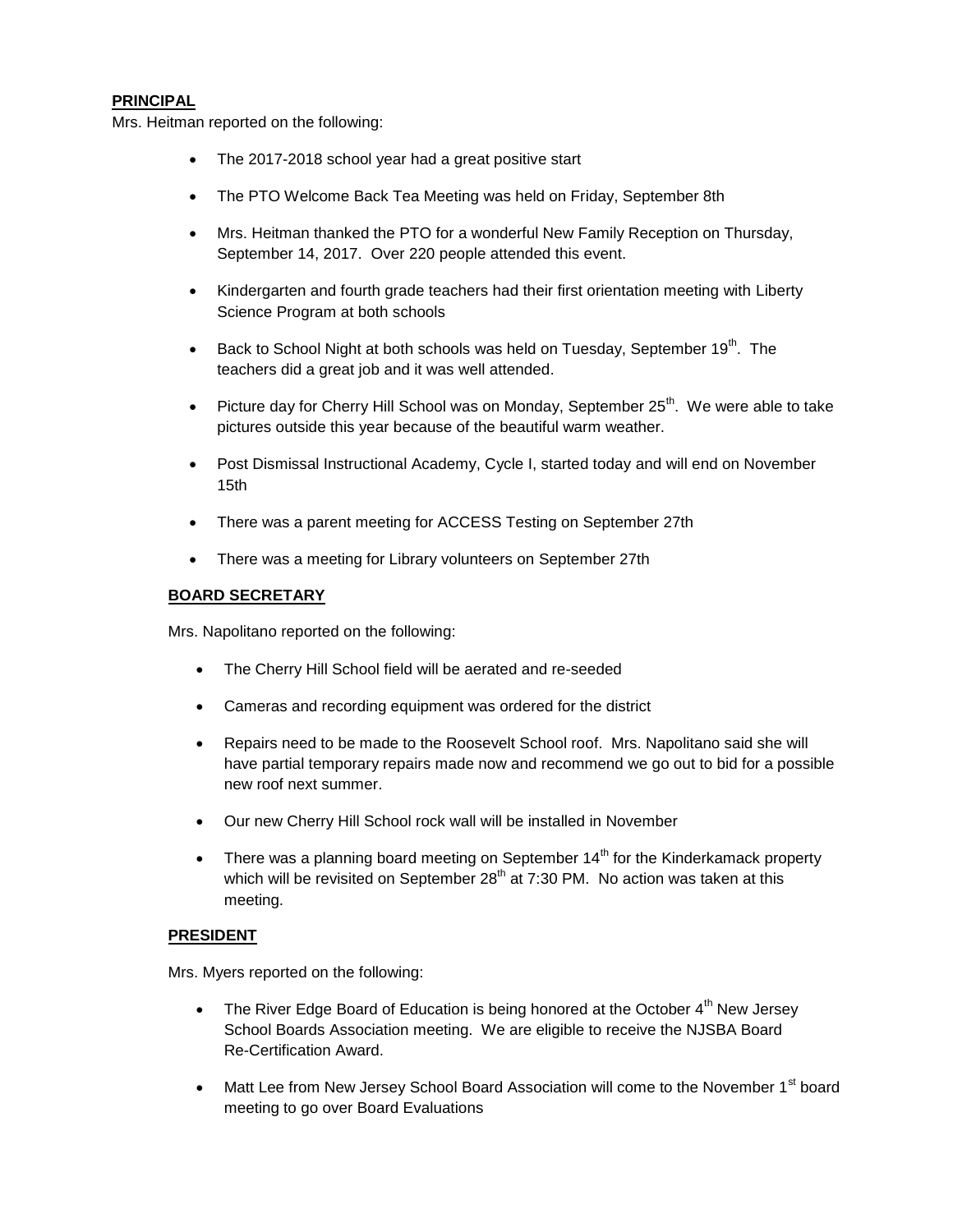### **COMMITTEES**

- Ms. Dansky spoke about the Curriculum and Instruction committee meeting that took place on September 13<sup>th</sup>. She stated the three supervisors presented at this meeting and gave updates in their areas of expertise. They also spoke about the allocation of aid funding towards professional development that was increased. The supervisors were very grateful for the fact that the board allowed the district to use the additional aid funds for much needed professional development. Ms. Dansky pointed out how this was evidence of something the board did that had immediate benefits.
- Mr. Koth spoke about the Finance and Facilities committee meeting that took place on September 13<sup>th</sup>. They spoke all of the upgrades and the work that was done over the summer. They spoke about moving forward, the five year facilities plan, and short term needs.
- Mr. Sim spoke about the Personnel and Management committee meeting that took place on September 13<sup>th</sup>. They discussed statistics of employees in different categories and job description updates. He also stated that on October 17th there will be a fact finding meeting on negotiations in which the Personnel Committee is involved.

### **MOTIONS TO BE ACTED UPON**

#### **A. ADMINISTRATION/POLICY**

- 1. That the Board of Education approve the Minutes of September 6, 2017.
- 2. That the Board of Education approve the staff development and travel as per the schedules for September 2017 including relevant mileage reimbursement. (Addendum)
- 3. That the Board of Education approve the list on file in the district office of pupil records maintained in the district for the 2017-2018 school year. (Addendum)
- 4. That the Board of Education accept the District Nursing Services Plan for the 2017-2018 school year.
- 5. That the Board of Education approve the Second Reading of the Policies and Regulations for the Series 1000 and 2000, with the exception of policy #'s 1200, 1313, and 2130. (Addendum)
- 6. That the Board of Education approve the following class trip:

| <b>School</b>                | Grade | <b>Destination</b>                     | <b>Cost to District</b> |
|------------------------------|-------|----------------------------------------|-------------------------|
| <b>Cherry Hill</b><br>School | 5     | Fort Lee Historic Park<br>Fort Lee, NJ | \$576.00                |
| New Bridge<br>Center         | Pre-k | Demarest Farms<br>Hillsdale, NJ        | \$0                     |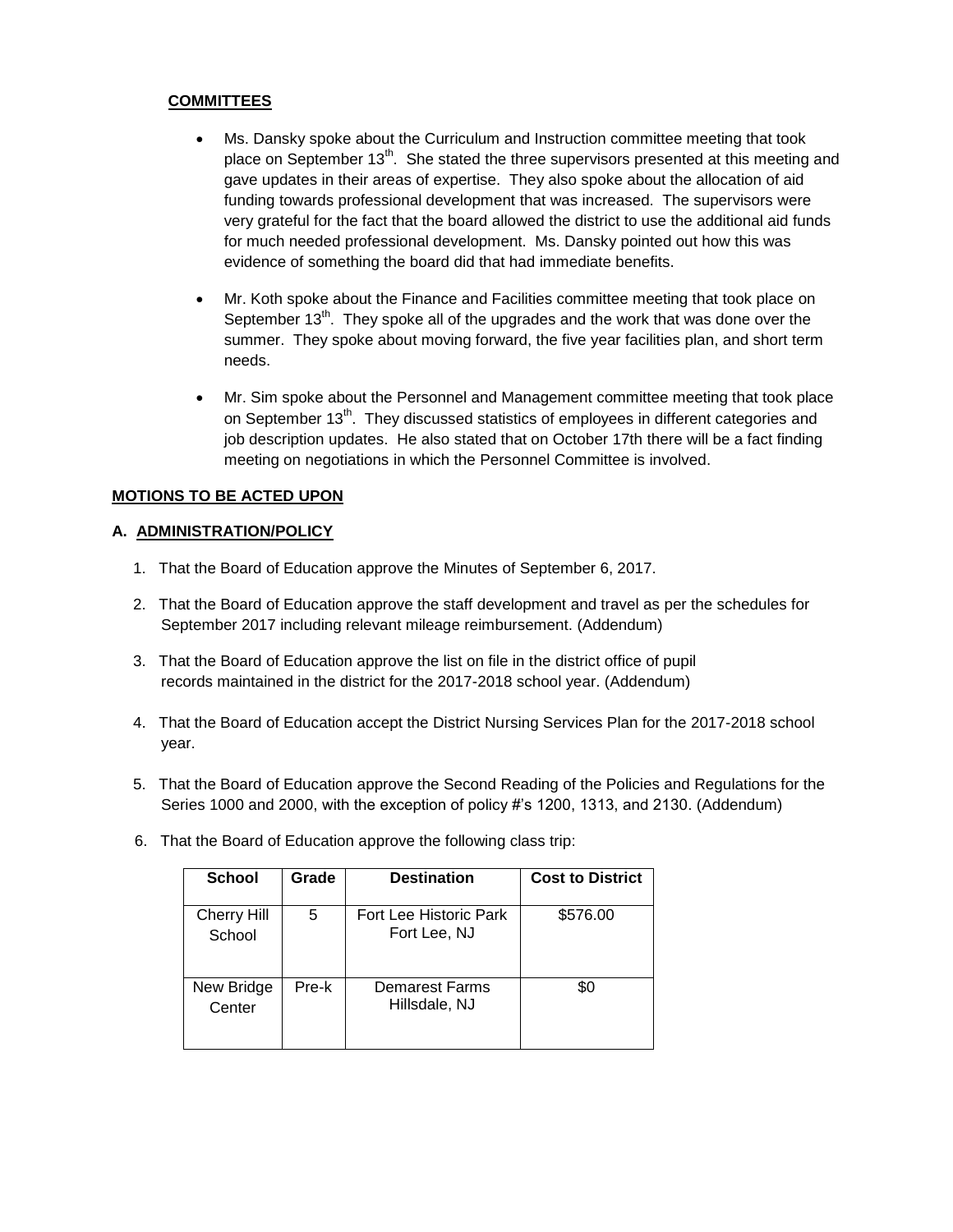7. That the Board of Education approve the authorization of the submission of the ESEA application for Fiscal Year 2018, and accepts the grant award of these funds upon the subsequent approval of the Fiscal Year 2018 ESEA Application.

### **Motion by: Mr. Herbst Seconded by: Ms. Dansky**

Ayes: Ms. Dansky, Mr. Herbst, Mr. Koth, Mr. Sim, Mrs. Myers Nays: None

#### **B**. **BUILDING & GROUNDS** - None

### **C**. **CURRICULUM/EDUCATION**

1. That the Board of Education approve the agreement for the River Edge Board of Education to provide technology services and supplies to the following Non-public Schools for the 2017-2018 school year:

> St. Peter's Academy Sinai School at RYNJ Yeshiva of North Jersey Stepping Stone Learning Center New Beginnings at Grace Lutheran

2. That the Board of Education approve the 2017-2018 school year attendance of specific student at Cherry Hill or Roosevelt School which is other than their customary neighborhood school, as on file in the District Office.

#### **Motion by: Ms. Dansky Seconded by: Mr. Koth**

Ayes: Ms. Dansky, Mr. Herbst, Mr. Koth, Mr. Sim, Mrs. Myers Nays: None

#### **D**. **FINANCE/GRANTS/GIFTS**

- 1. That the Board of Education approve the bills & claims dated August, 2017 totaling \$385,477.96 including checks #40068 through #40070.
- 2. That the Board of Education approve the bills & claims dated September, 2017 totaling \$782,132.40 including checks #40071 through #40253.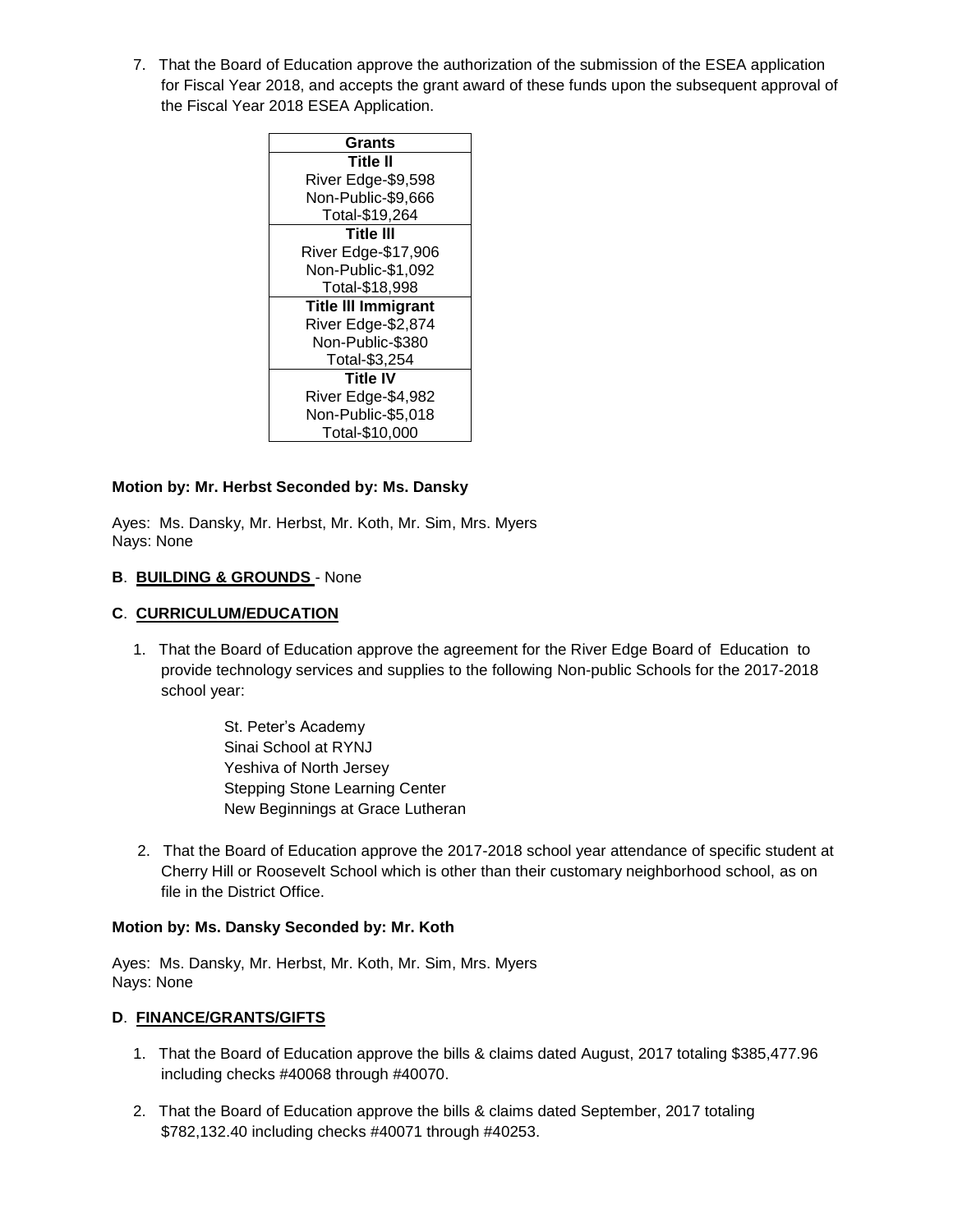- 3. Payrolls date July 14, 2017 and July 31, 2017 totaling \$441,211.92 and Payrolls dated August 15, 2017, and August 31, 2017 totaling \$280,314.52 issued therefore, a copy of such warrants list to be attached as part of these minutes. (Addendum)
- 4. That the Board of Education approve the Budget Transfers for the school year 2017-2018 as of July 31, 2017 and August 31, 2017. (Addendum)
- 5. That the River Edge Board of Education approve the Secretary's and Treasurer's Reports for the period ending July 31, 2017 and August 31, 2017.

Further, we certify that as of July 31, 2017 and August 31, 2017, after review of the secretary's monthly financial report (appropriations section) and upon consultation with the appropriate district officials, to the best of our knowledge no major account or fund has been overexpended in violation of N.J.A.C. 6A:23-2.11 and that sufficient funds are available to meet the districts financial obligation for the remainder of the fiscal year. (Addendum)

- 6. That the Board of Education approve a donation from Sesame Street for ten Amazon Fire Kids Edition Tablets in the amount of \$990.00.
- 7. That the River Edge Board of Education accept the 2016-2017 Audit and approve the submission of the CAFR (Comprehensive Annual Financial Report) submitted by the firm of Lerch, Vinci & Higgins with the following recommendations:
	- I. Administrative Practices and Procedures None
	- II. Financial Planning, Accounting and Reporting It is recommended all salary related liabilities be accrued at June 30.
	- III. School Purchasing Program None
	- IV. School Food Services None
	- V. Student Body Activities None
	- VI. Application for State School Aid None
	- VII. Pupil Transportation None
	- VIII. Facilities and Capital Assets None
	- IX. Miscellaneous None

### **Motion by: Mr. Koth Seconded by: Mr. Sim**

Ayes: Ms. Dansky, Mr. Herbst, Mr. Koth, Mr. Sim, Mrs. Myers Nays: None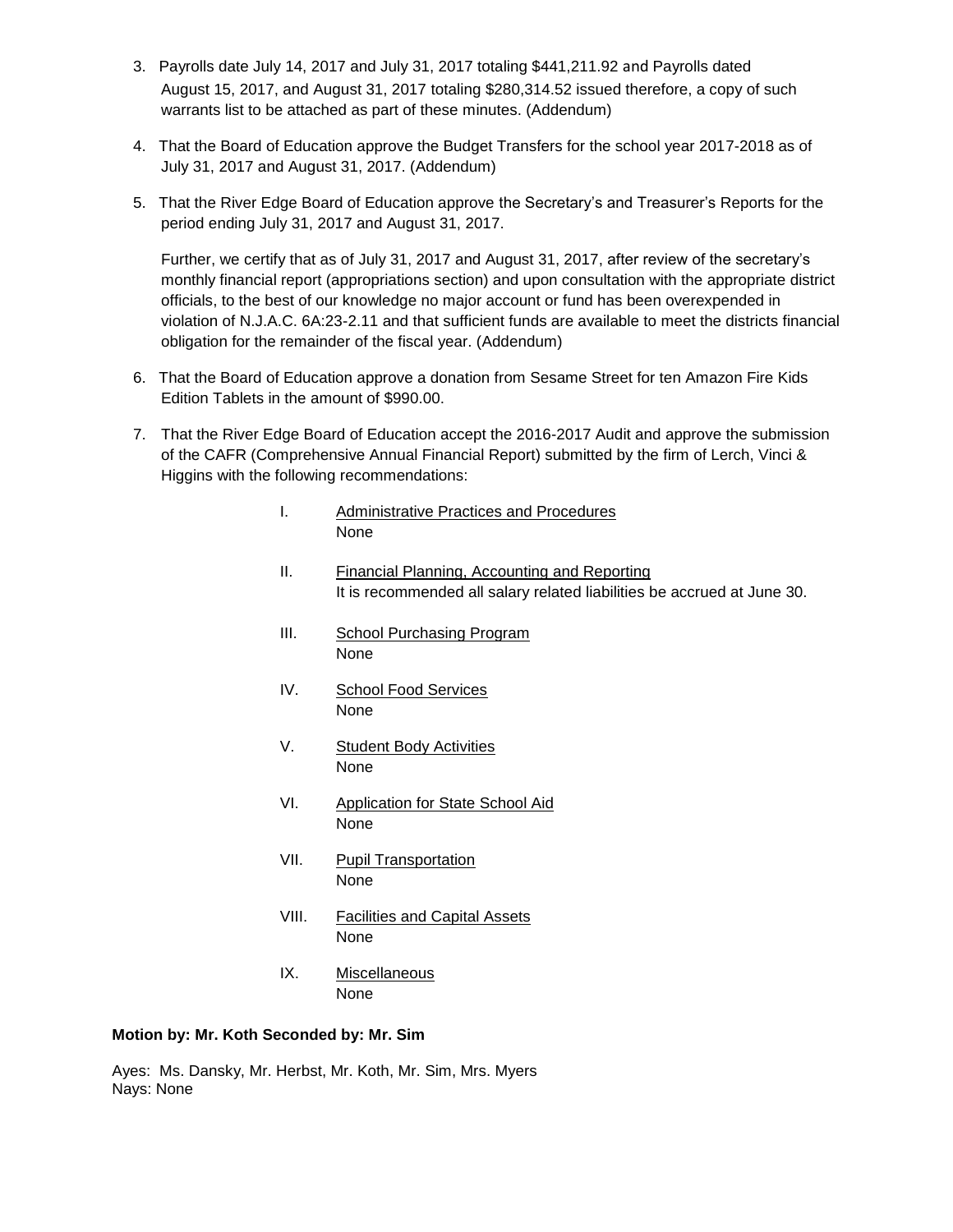## **E. PERSONNEL**

- 1. That the Board of Education, with the recommendation of the Superintendent, approve Tara Vernieri, School Nurse, BA step 11, for the 2017-2018 school year.
- 2. That the Board of Education, with the recommendation of the Superintendent, approve Briana Rizzi, Part-time Resource Teacher, BA+15 step 5, for the 2017-2018 school year.
- 3. That the Board of Education, with the recommendation of the Superintendent, approve Pamela Menzel, Part-time Aide, for the 2017-2018 school year.
- 4. That the Board of Education, with the recommendation of the Superintendent, approve Luis Cruz, Cherry Hill and Mark Jentz, Roosevelt as Lead Custodians for the 2017-2018 school year, as per contract.
- 5. That the Board of Education designate Denise Heitman, Attendance Officer, for a yearly stipend of \$500.00 for the 2017-2018 school year.
- 6. That the Board of Education approve Beth Rosen, Homeless Student Liaison, for the River Edge School District for the 2017-2018 school year.
- 7. That the Board of Education approve Beth Rosen, HIB Coordinator, for the River Edge School District for the 2017-2018 school year.
- 8. That the Board of Education approve Rosemary Kuruc, Mental Health Liaison, for the River Edge School District for the 2017-2018 school year.
- 9. That the Board of Education approve Maria Pepe as the Primary Project Aide for the 2017-2018 School Year.
- 10. That the Board of Education with the recommendation of the Superintendent approve the following for student Field Experience to consist of 20 hours in a General Education Classroom to commence on or about September 28, 2017 through December 15, 2017.

Marissa Conti

- 11. That the Board of Education, with the recommendation of the Superintendent approve a Maternity/Disability leave of absence for Veronica Kim to commence on or about January 16, 2018 through February 23, 2018, to be followed by a Federal/State Family leave of absence/Child Care Leave to commence on or about February 26, 2018, through June 30, 2018.
- 12. That the Board of Education approve the following staff members for Curriculum Work at a rate of \$50.00 per hour.

| Teacher                 | <b>Hours</b> |
|-------------------------|--------------|
| Ashley Clark (replacing | 3            |
| previously approved     |              |
| June Karpowich)         |              |
| Kristen Corcoran        |              |
| <b>Ashley Denn</b>      |              |

13. That the Board of Education approve Kaitlyn DeVasto for Cycle I of the Post Dismissal Instructional Academy for the 2017-2018 School Year. Salary to be determined upon the ratification and approval of the negotiated REEA Agreement.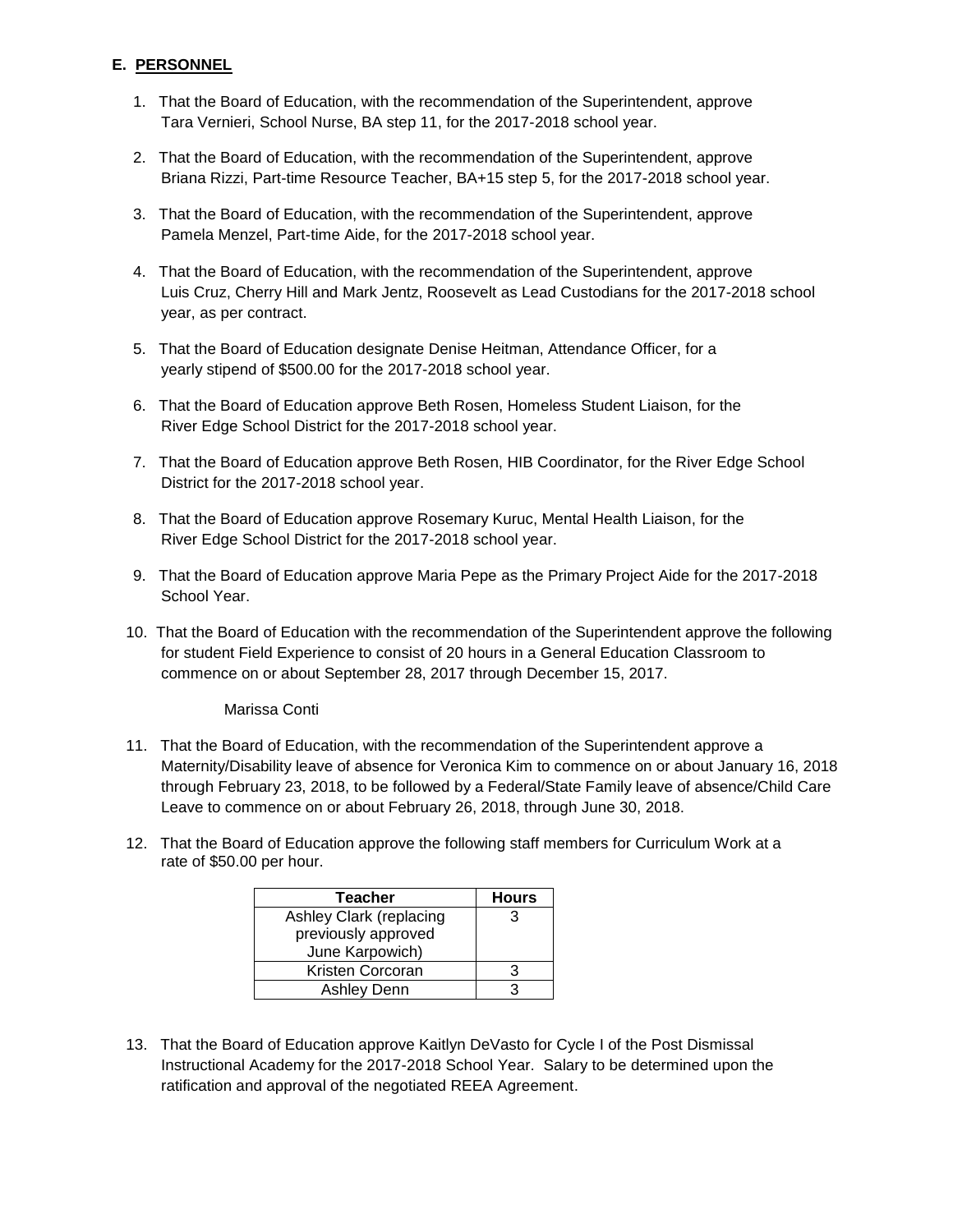- 14. That the Board of Education, with the recommendation of the Superintendent, approves the following as substitute teachers for the 2017-18 school year.
	- Melissa Ceppaglia Simona Georgali DiFranco Sharmaine Joseph Antoinette Kofler Steven Luca Francine McClellan Jake Rizer Mary Weixel-Martin Benedict Usoro
- 15. That the Board of Education, with the recommendation of the Superintendent, approve Mary Bruno, Part-time Aide for the 2017-2018 school year.

### **Motion by: Mr. Sim Seconded by: Mr. Herbst**

Ayes: Ms. Dansky, Mr. Herbst, Mr. Koth, Mr. Sim, Mrs. Myers Nays: None

## **F. RIVER EDGE SPECIAL EDUCATION** - None

## **G**. **REGION V ADMINISTRATION & TRANSPORTATION**

- 1. That the Board of Education approve the bills & claims dated August, 2017 totaling \$26,167.50 including checks #68690 through #68787.
- 2. That the Board of Education approve the bills & claims dated September, 2017 totaling \$706,601.50 including checks #68788 through #68928.
- 3. That the Board of Education approve the 2017-2018 Joint Transportation Agreement between South Bergen Jointure Commission (Host) and Region V (Joiner).
- 4. Be it resolved that the Region V Council for Special Education will provide shared services for its member districts and be it further resolved that the River Edge Board of Education**,** upon recommendation of the Superintendent, approve the following Region V Shared Services Consultants, Psychologists, Learning Disabilities Teacher Consultants, Social Workers, Speech Language Specialists, Occupational and Physical Therapists, Translators to provide evaluations, direct services and consultation, to non-public and public schools for member districts upon request for the 2017-2018 school year.

| Deborah Goldberg | Learning Disabilities Teacher Consultant |
|------------------|------------------------------------------|
| Laurie R. Gopin  | Occupational Therapist                   |
| Manuel Diaz      | Home Program Coordinator                 |

### **Motion by: Mr. Herbst Seconded by: Ms. Dansky**

Ayes: Ms. Dansky, Mr. Herbst, Mr. Koth, Mr. Sim, Mrs. Myers Nays: None

### **OLD/NEW BUSINESS**

Mr. Sim attended the Korean Parent Network Meeting on Thursday, September 21, 2017. Parents asked about receiving text messages regarding upcoming school events.

Mrs. Myers asked Mrs. Napolitano if she would like to participate in the Board Evaluations. Mrs. Napolitano declined because she was not with the district last year and the evaluations are based on the 2016-2017 school year.